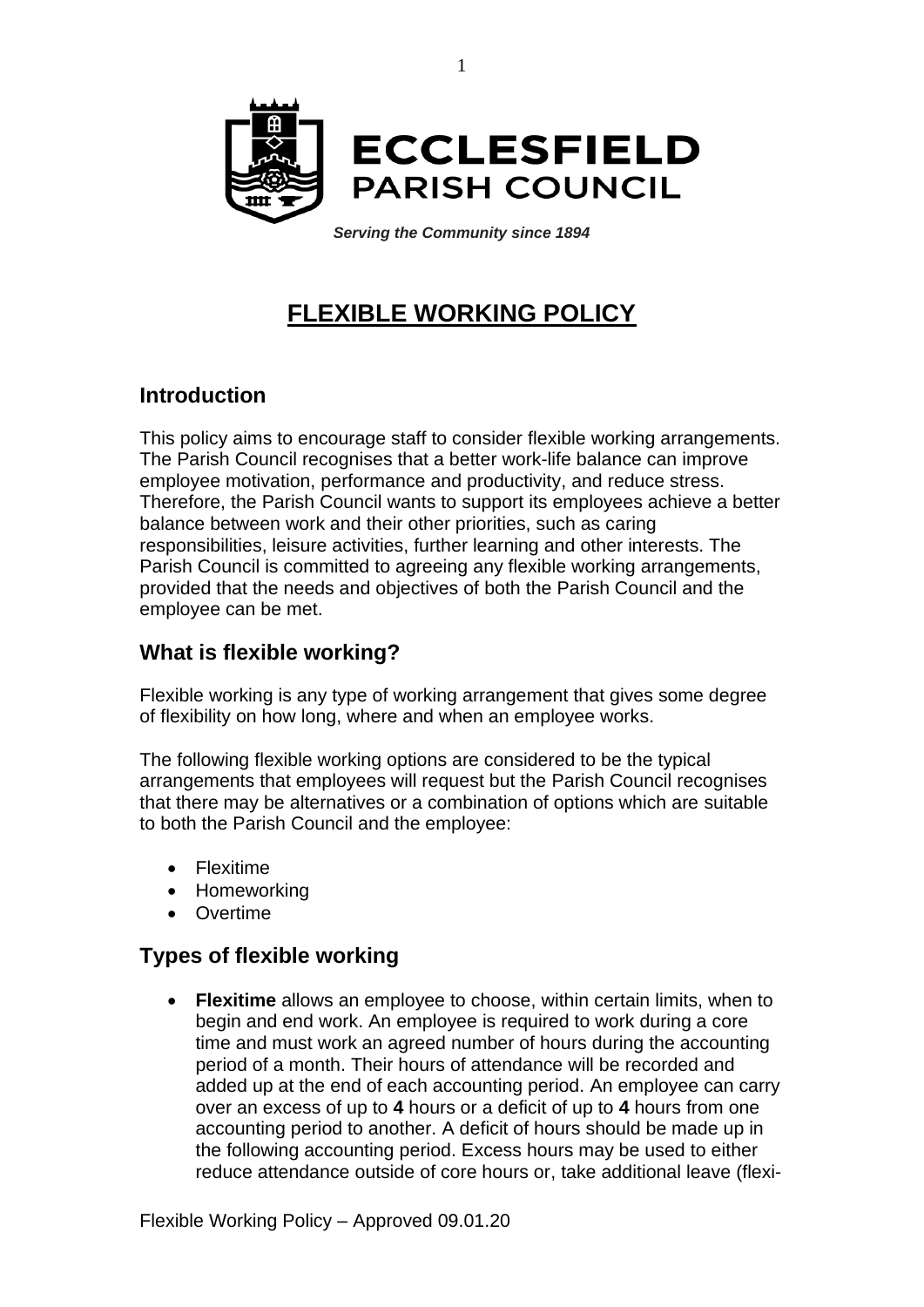leave), subject to a maximum of 2 full days (pro-rata for part time staff) in any accounting period. Additional leave should be requested and agreed with the Clerk/Responsible Finance Officer (RFO) in the same way as annual leave.

- **Homeworking** is when an employee regularly carries out all, or part of, their duties from home rather than the employer's premises. The Parish Council can consider homeworking being an occasional agreed day, a mix of home and office-based work each week or a full-time arrangement, in line with the Working from Home Policy.
- **Overtime** is when hours are worked in addition to their usual hours. Overtime can be agreed where the Parish Council would benefit from an employee working more hours. This is voluntary and an employee can refuse overtime if they wish. Overtime can be paid or time off in lieu can be taken with the approval of the Clerk/RFO. Requests for payment would be made to the Staffing Committee.

### **The needs of the Parish Council**

The Parish Council is committed to providing a range of appropriate working patterns. However, employees and management need to be realistic and to recognise that not all flexible working options will be appropriate for all roles.

Where a flexible working arrangement is proposed the Parish Council will need to take into account a number of criteria including (but not limited to) the following:

- the costs associated with the proposed arrangement
- the effect of the proposed arrangement on other staff
- the need for, and effect on, supervision
- the availability of staff resources
- the workload of the role
- health and safety issues

## **Eligibility**

Any employee with at least 26 weeks of employment service has a statutory right to request flexible working. However, the Parish Council has taken the view that employees in all areas, and at any level, are entitled to submit a request for flexible working regardless of their length of service.

### **Submitting a flexible working request**

All employees are entitled to submit a flexible working request.

All requests must be made to the Clerk/RFO, verbal or in writing, and the Clerk/RFO will submit it to the Staffing Committee for approval.

#### **Responding to a flexible working request**